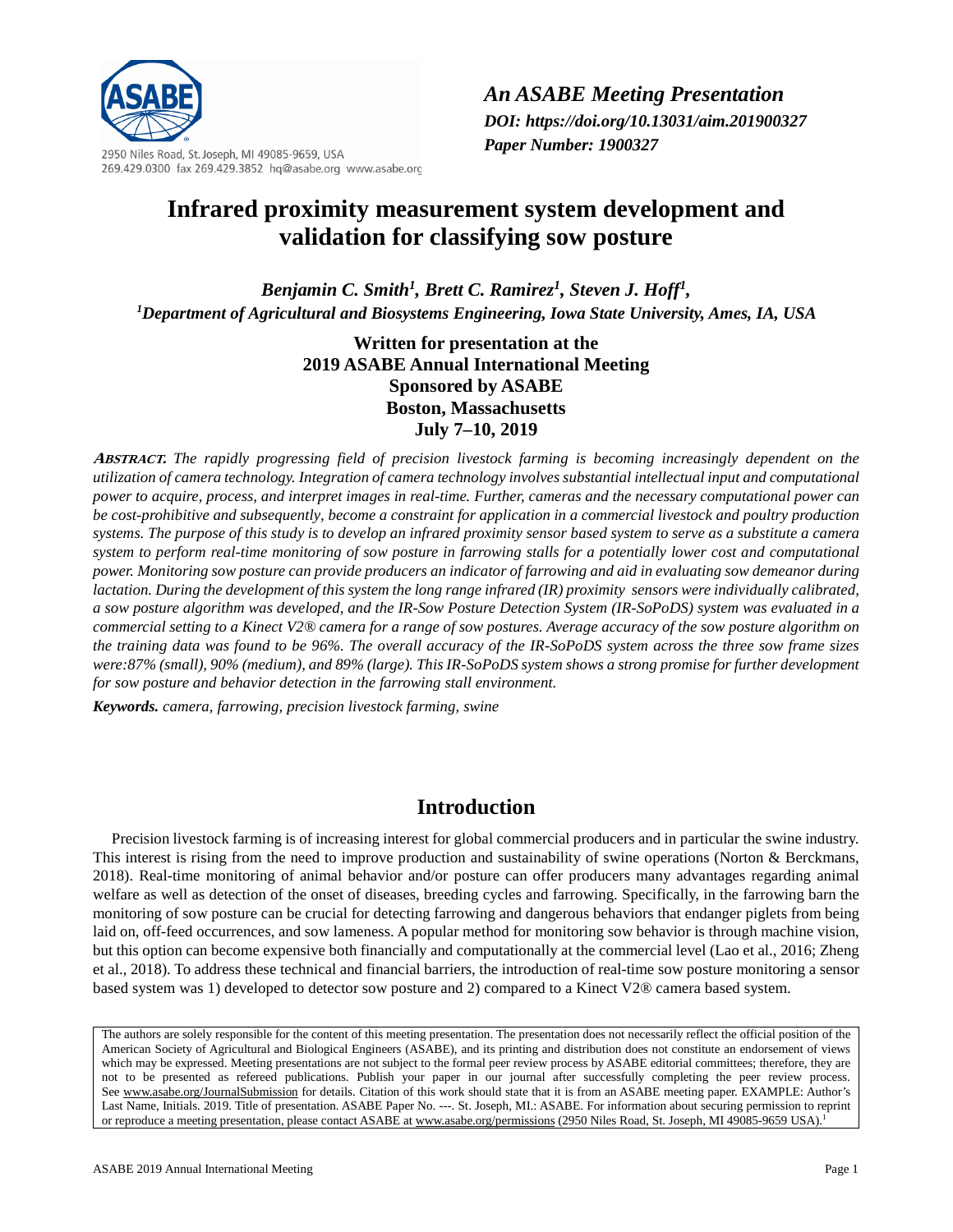# **Materials and Methods**

### **Experimental Setup and Operation**

This sow posture detection system featured a set of three long-range infrared proximity (IR) sensors (Model GP2Y0A02YK0F, Sharp, Osaka, Japan) for measuring the distance to the sow's body. Each sensor was individually calibrated, for a range of 20 to 120 cm with eight points with increasing and decreasing distances. The three IR sensors were mounted on a bracket that attaches to the top of a farrowing stall, with the sensors 15 cm above the top of the stall and equally spaces the sensors by 66 cm across the length of the stall. A system for monitoring two farrowing stalls was developed using an Arduino Pro shield with a data logging shield. The three sensors from each farrowing stall were conditioned with a 16-Bit ADC with a programmable gain. The operation of the system collected samples at a rate of 1 Hz, calculated the distance for each sensor, and determined the posture of the sow using the sow posture algorithm, discussed in the next section.

### **Alogrithm Development**

The sow posture algorithm (SPA) was developed using field collected data from both sets of IR sensors. Sows were monitored for thirty minutes during which time each sow's posture was recorded through human observation with the appropriate time stamp. This was completed for 30 min with multiple reps of each posture noted for both stalls on medium frame sows. The SPA was developed as a combination on threshold binning criteria and slopes between the measurements to the sow's body. The SPA was developed through an iterative approach of changing the bins and slope weights until a desirable SPA accuracy on the training data set was obtained. The accuracy was calculated for each posture as the number of true positives and true negatives divided by the total number of positives and negatives. The overall accuracy was calculated as the average of all three posture accuracy's. The SPA ignores IR sensor readings that are below the floor of the stall and requires at least two sensor readings. The SPA discretizes sow posture as "standing", "lying", or "other", other includes sitting, kneeling, and all errors that is, only one valid sensor reading.

### **Validation**

Accuracy of the IR Sow Posture Detection System (IR-SoPoDS) was determined by comparing it to a machine vision system that utilized a Kinect V2® camera attached 2.5 m above the stall (depth and digital images) taking images at 0.5 frames per second (Kinect V2®, Microsoft, Redmond, WA, USA). The Kinect V2® camera utilized an algorithm to determine posture from (Leonard et. al., 2018). Nine different sows, three each for small, medium, and large frame sows, were monitored for a period of 48 to 72 h using both IR-SoPoDS and the Kinect V2® system. For each monitoring period, a 5% sub-sample (1,050 time points) from a continuous 24-hour period (midnight through 11:59pm) was taken for further accuracy analysis. The sub-sample for the three sows of each frame size were pooled and then the accuracy for each posture and overall was determined using the aforementioned accuracy calculation.

### **Results and Discussion**

### **Calibration and SPA Development**

For each IR sensor, a unique individual second-order polynomial calibration equation was developed. No hysteresis was observed for any of the sensors (fig. 1). The SPA development was based on a data set from thirty minutes that post processed for anomalies ending with a data set of 344 instances. The posture accuracy was as follows: 96% (standing), 97% (lying) and 95% (other), with an overall accuracy of 96%.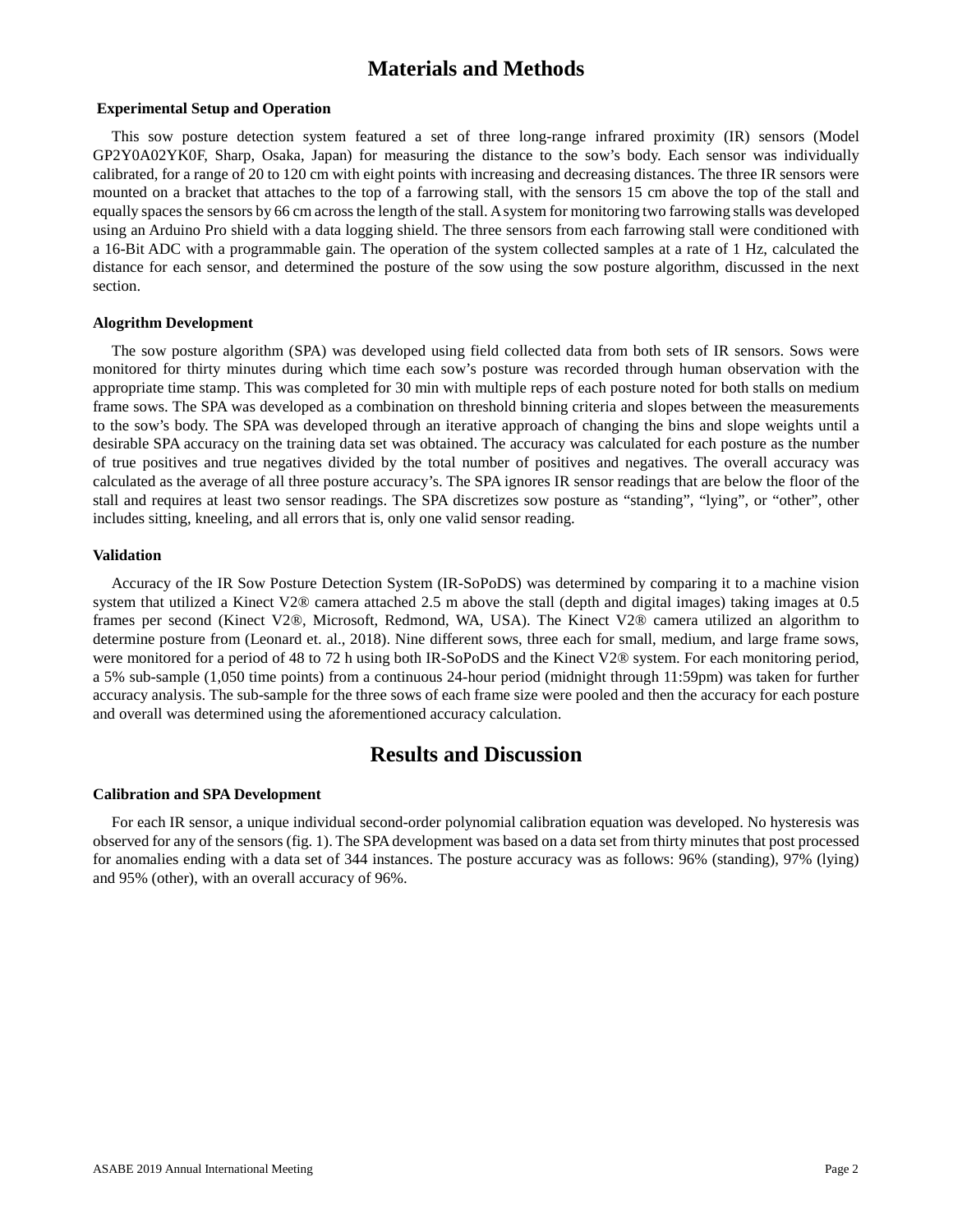

*Figure 1 Calibration curve (second order polynomial fit) for one of the IR sensors used in the IR-SoPoDS system.*

### **Validation**

The results of the IR-SoPoDS comparison to the Kinect V2® camera system resulted in the following overall accuracies by sow frame size; 87% (small), 90% (medium), and 89% (large). For the sensitivity, specificity, and accuracy by posture across the three frame sizes a similar pattern was observed (table 1). The low sensitivity of the standing and other posture is due to the IR-SoPoDS system correctly identifying true positive conditions for those postures and was influenced by the low occurrence rate of such postures during the day. The low specificity of the IR-SoPoDS for lying shows that the system is not able to correctly identify true negative (lying conditions) under realistic operating conditions. For all three cases, a difference in timestamps that is unavoidable at the millisecond level could be at play resulting in skewed results in the comparison of the IR-SoPoDS to the Kinect V2® system.

*Table 1 Sensitivity, specificity, and accuracy by posture and overall for large frame sow posture predicted by the SPA system compared to the Kinect V2®*

| Posture  | Sensitivity | Specificity | Accuracy |
|----------|-------------|-------------|----------|
| Standing | 22%         | 95%         | 90%      |
| Lying    | 87%         | 31%         | 84%      |
| Other    | 12%         | 92%         | 92%      |
| Overall  |             |             | 89%      |

## **Conclusions**

The development of the IR-SoPoDS system using IR sensors shows promising results for real-time monitoring of a sow's posture in a farrowing stall. The IR-SoPoDS was achieved through a low computational cost method in comparison to a camera system. The accuracy of the IR-SoPoDS both during training and field evaluation against the Kinect V2® shows high accuracy in the IR-SoPoDS system. The possibilities for implementing a low-cost, real-time sow posture system in a commercial setting are favorable. Further work with such systems for farrowing detection, sow off-feed, and lameness detection offer commercial producers useful real time data to improve production and wellbeing of the sows.

### **Acknowledgements**

The authors would like to thank Highway Farm employees Scott, Alex, and Juan for their assistance through the on-farm data collection, and Suzanne Leonard for processing the sow posture images for this project. This research was funded by Farrpro/CIRAS Grant.

Specific instrumentation information details are included herein for detailed clarity of systems used and does not imply endorsement of specific products.